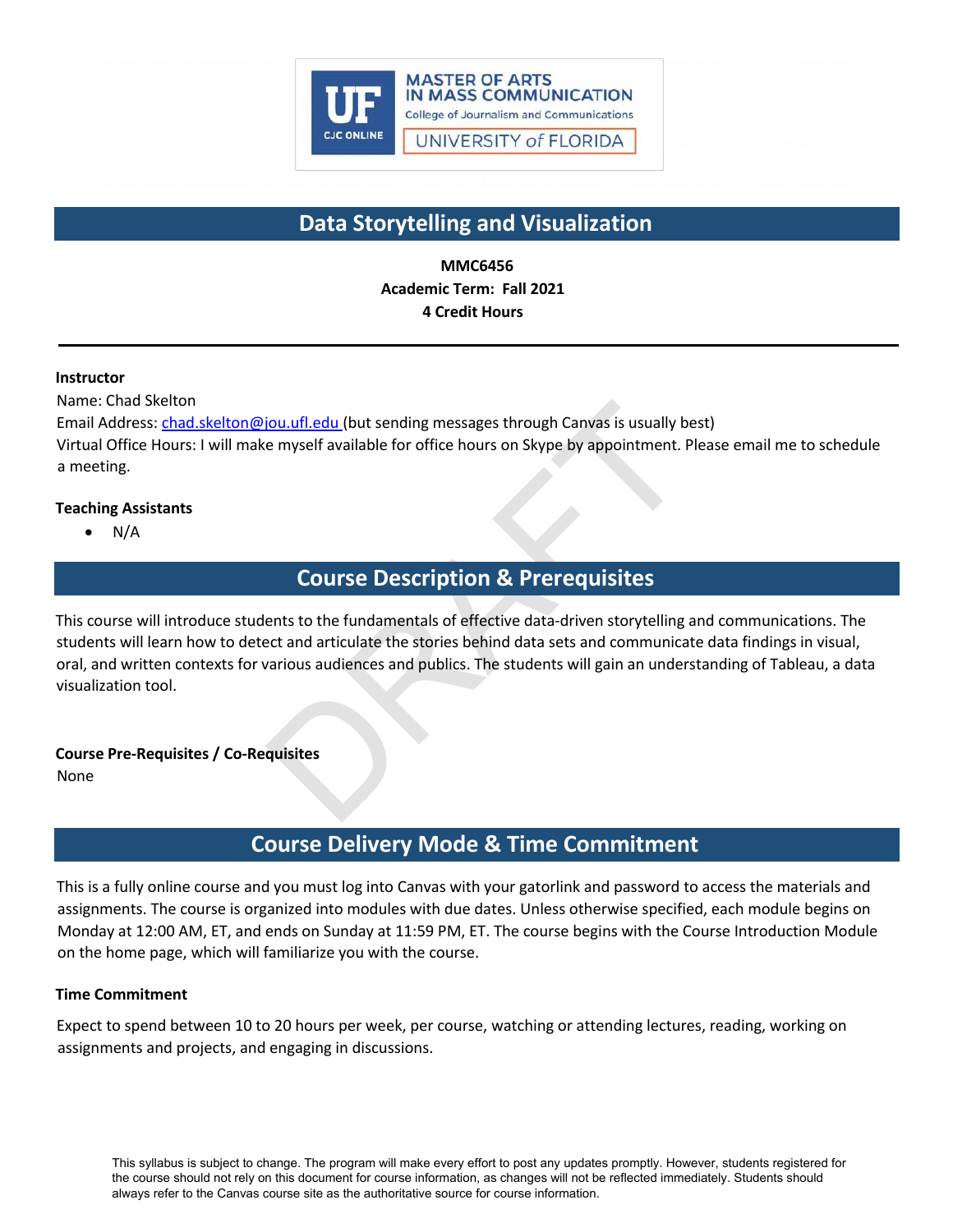# **Course-Level Objectives**

Upon successful completion of this course, students will be able to:

- 1. Examine data from open data portals. (CO: 1)
- 2. Apply key concepts in data analysis (CO:2)
- 3. Analyze datasets. (CO: 3)
- 4. Apply the principles of data visualization. (CO: 4)
- 5. Create data visualizations. (CO: 5)
- 6. Critique data visualizations. (CO: 6)
- 7. Explain the results of data analysis. (CO: 7)

(CO = Course-Level Objective)

# **Textbooks & Materials**

# **Required Course Textbook(s)**

# **Required Seminal Works (Older than 5 Years Old)**

Nussbaumer, K. C. (2015). *Storytelling with data: A data visualization guide for business professionals* (1<sup>st</sup> ed.). Wiley.

- **ISBN-10:** 1119002257
- **ISBN-13:** 978-1119002253

Murray, D. (2013). *Tableau your data!: Fast and easy visual analysis with Tableau software (1<sup>st</sup> or 2<sup>nd</sup> ed.). Wiley.* 

- **ISBN-10: 1119001196**
- **ISBN-13: 978-1119001195**

er than 5 Years Old)<br>
ytelling with data: A data visualization guide for business prof<br>
2253<br>
ur data!: Fast and easy visual analysis with Tableau software (<br>
195<br>
nd Tableau Your Data! are available in electronic format f Both *Storytelling with Data* and *Tableau Your Data!* are available in electronic format for free through the UFL library: <http://cms.uflib.ufl.edu/>

# **Recommended Textbook(s)**

American Psychological Association. (2020). *Publication manual of the American Psychological Association: The official guide to APA style* (7th ed.).

- ISBN-13: 978-1433832161
- ISBN-10: 143383216X

Changes in the APA 7th Edition

# **Publisher Materials** N/A

# **Course Reserves**

Course Reserves will be accessible through Canvas.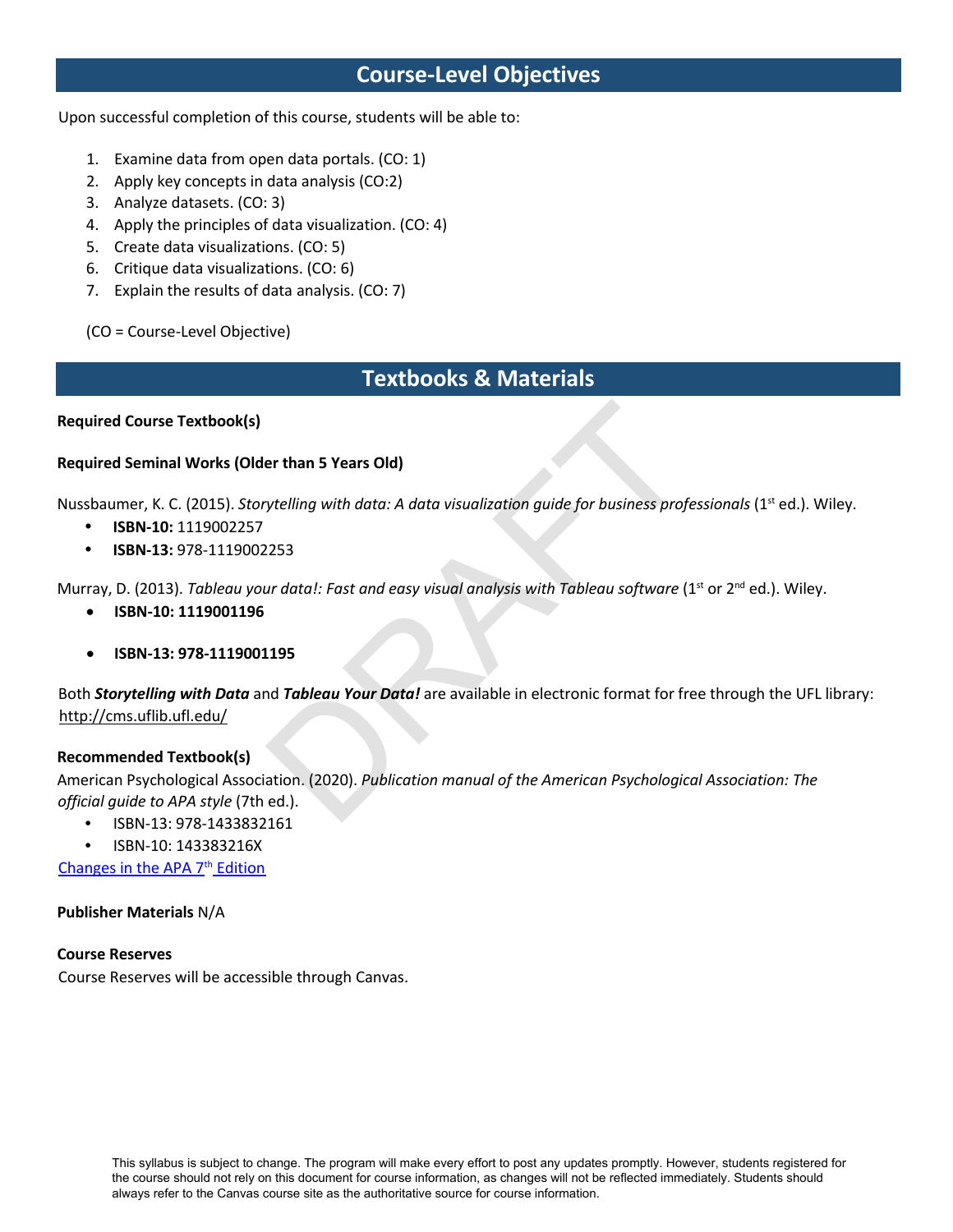# COMPUTER EQUIREMENTS

# Basic Computer Specifications for Canvas

- **Specifications**
- Reliable Web Browser: Login to Canvas and make sure your Internet browser is compatible.

# **Peripherals**

• A backup option should be available to minimize any loss of work such as an external hard drive, a USB drive, cloud storage, etc.

# **Hardware**

- Dependable computer.
- Computer speakers.
- Headset with microphone.
- Webcam.

# **Software**

- Microsoft Office 365.
- UF Apps access UF software applications from any device from any location, at any time.
- Canvas Mobile App: Download instructions for **iOS** device or Android device.
- Adobe Reader
- https://ufl.zoom.us/
- Tableau Desktop (free license available for students)

# **Internet Connection**

- Recommended: Broadband Internet connection with a speed of 4 Mbps or higher.
- oftware applications from any device from any location, at any<br>ownload instructions for <u>iOS device</u> or <u>Android device.</u><br>Iicense available for students)<br>Deand Internet connection with a speed of 4 Mbps or higher.<br>Canvas r • To function properly, Canvas requires a high-speed Internet connection (cable modem, DSL, satellite broadband, T1, etc.). The minimum Internet connection speed to access Canvas is a consistent 1.5 Mbps (megabits per second) or higher.
- Check your Internet speed here.

# **Subscriptions, Plug-Ins, and Other Tools**

- Adobe Flash Player (Good until the Microsoft update December 31, 2020.)
- JAVA

# MINIMUM COMPUTER AND DIGITAL INFORMATION LITERACY SKILLS REQUIREMENTS

The general and course-specific computer and digital information literacy skills you must have to succeed in the course include, but are not limited to, the following:

- Accessing the Internet.
- Using Canvas.
- Using email with attachments.
- Creating and submitting files in processing program such as Microsoft Office Tools.
- Copying and pasting functions.
- Downloading and installing software.
- Using presentation, graphics, and other programs.
- Posting and commenting in an online discussion.

This syllabus is subject to change. The program will make every effort to post any updates promptly. However, students registered for the course should not rely on this document for course information, as changes will not be reflected immediately. Students should always refer to the Canvas course site as the authoritative source for course information.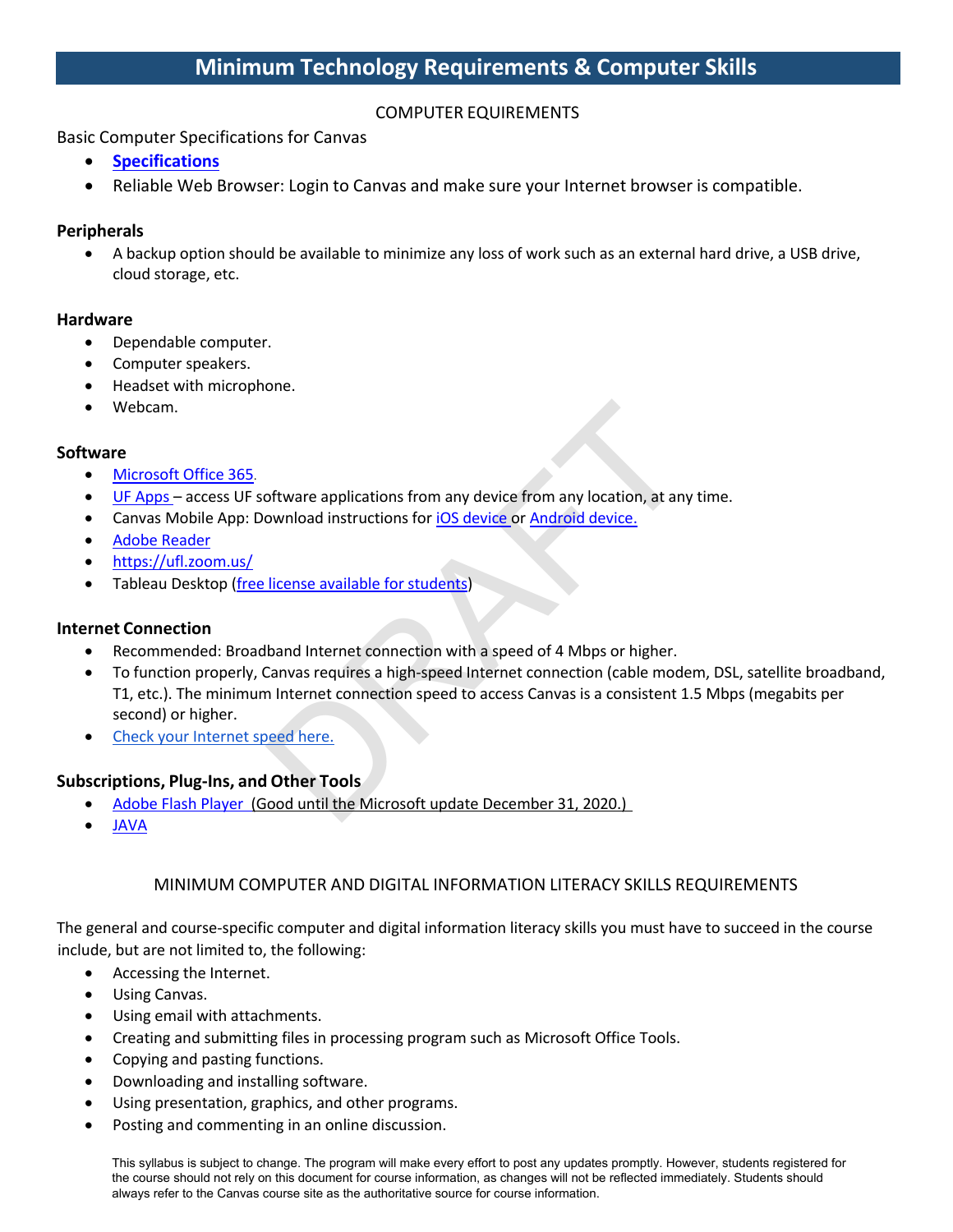- Searching the University of Florida library and websites.
- Basic familiarity with Excel and with the concept of structured data (i.e. storing data in columns and rows).

# **Technical Support**

In the event that you have technical difficulties with your course, please contact the UF Computing Help Desk either by filling out an online request form or calling 352-392-4357 - select option 1. The Help Desk is located on the ground floor of the Hub on the UF campus.

If your technical difficulties caused you to miss a due date, you MUST report the problem to the Help Desk and then email your instructor. Include the ticket number that you are given from the Help Desk in an email to the instructor to explain the late assignment/quiz/test.

# **IT Support**

For all Technical assistance questions please contact the UF Computing Help Desk: Phone: 352-392-HELP (4357) Email: [helpdesk@ufl.edu](mailto:helpdesk@ufl.edu)

# **Please Note**

Your instructor is not able to handle technological issues or answer questions related to computer issues. If a problem of this nature arises that causes you to miss an assignment, you must provide your Help Desk ticket number to the instructor in order to receive an extension.

# **Course Grading Policies**

**Grading Criterion, Late Assignment Policy, and Expectations for Assignments**

# **GRADING CRITERION**

# **Weekly Quizzes (Total 10%)**

andle technological issues or answer questions related to compare and the mextension.<br>
Solution iss an assignment, you must provide your Help Desempt actension.<br> **COUITSE Grading Policies**<br> **COUITSE Grading Policies**<br> **COU** Each week, you will be required to complete a short online quiz that will be based on that week's assigned lectures and readings. Each quiz will contain three to five multiple choice and true/false questions and will have a time limit of 10 minutes. The quiz is open book but is recommended you do the quiz only after you have watched all that week's lectures and done all assigned readings. The quizzes will be due at 11:59pm Eastern time on the Sunday of each weekly module.

# **Discussion Boards (Total 25%)**

All students will be expected to participate each week in the online discussion boards. Each week's discussion question or topic will be posted on Canvas no later than the Monday of each weekly module (often it will be available well before that).

# **Data Plan (Total 10%)**

Find a dataset that will serve as the basis for the other assignments in this course (Narrated PowerPoint Slide Deck, Data Memo and Interactive Data Story). This dataset can be located on an open data portal or can be a dataset that you have access to through your work. The dataset can be on any topic you choose — ideally, pick one that's about something you're interested in and/or is about where you live.

# **Two charts, a "lead" and an "elevator pitch**" **(Total 10%)**

This assignment will show the results of your initial analysis of your dataset. It should include:

This syllabus is subject to change. The program will make every effort to post any updates promptly. However, students registered for the course should not rely on this document for course information, as changes will not be reflected immediately. Students should always refer to the Canvas course site as the authoritative source for course information.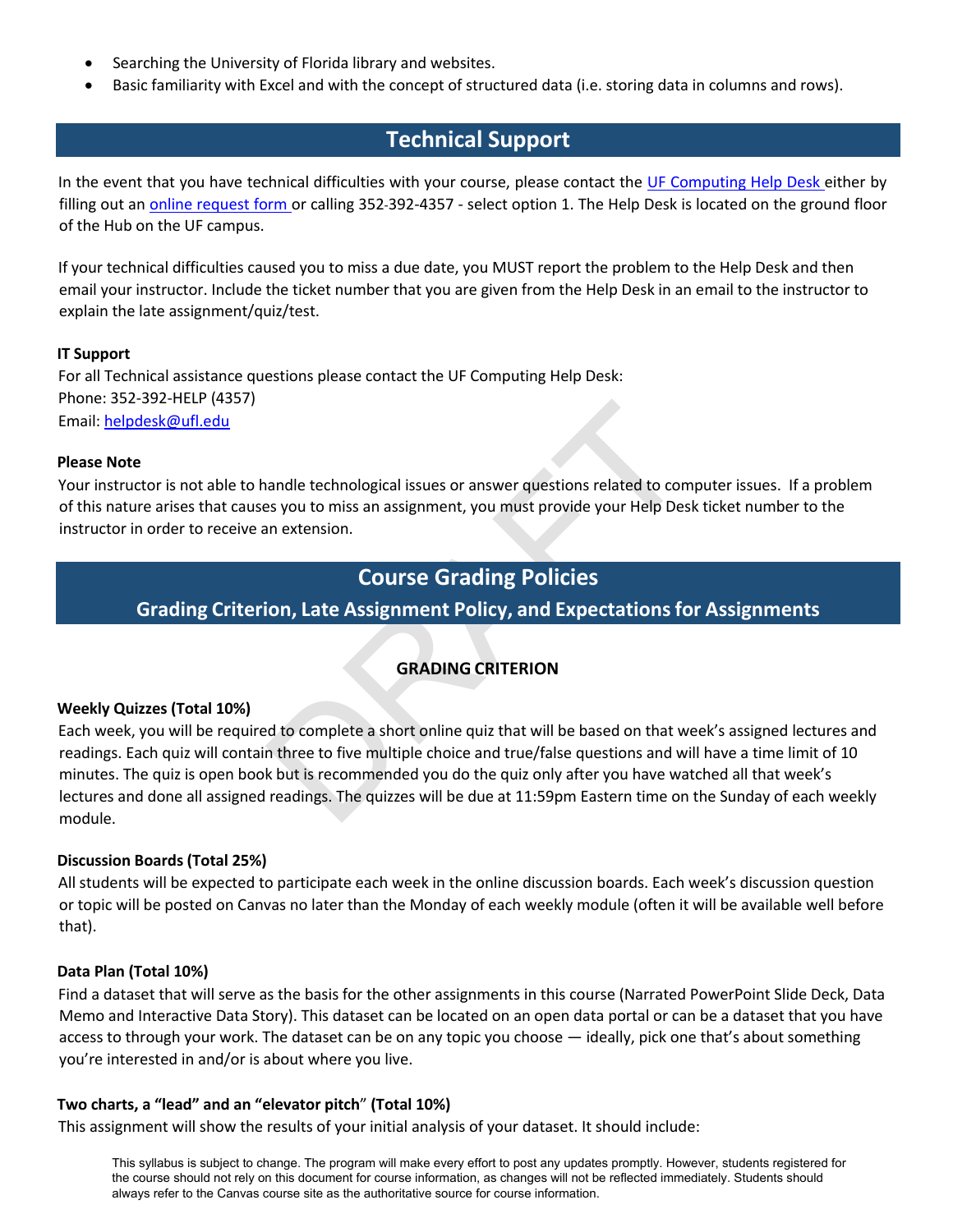- 1. A single sentence identifying the most interesting thing you've discovered in your dataset, much like the "lead" of a news story. This "lead" should intrigue the reader and make them want to learn more.
- 2. Two static charts created using Tableau that illustrate key insights you've discovered in your data. At least one of your two charts should support the statement made in your lead sentence.
- 3. To accompany the charts and lead sentence, an "elevator pitch" of 30-45 seconds in which you are seen on camera explaining why the insights you've discovered are worth paying attention to. For your elevator pitch, there should be nothing on camera except yourself (i.e. no slides, no charts). You should wear business appropriate clothing (i.e. no sweatpants, shorts or jeans) and be seated in an office-style setting or standing up (i.e. no lounging on the couch).

# **Narrated PowerPoint Slide Deck (Total 15%)**

Using Zoom, you will record a video presentation between 8 and 12 minutes long that explains some of the key findings of your data analysis.

# **Data Memo – Written Report (Total 15%)**

You will write a 1,500- to 2,000-word "Data Memo" outlining the key findings of your data analysis as well as clear recommendations for how your intended audience should respond to your findings.

# **Interactive Data Story (Total 15%)**

| recommendations for how your intended audience should respond to your findings.                                   |               |            |  |
|-------------------------------------------------------------------------------------------------------------------|---------------|------------|--|
| <b>Interactive Data Story (Total 15%)</b>                                                                         |               |            |  |
| Using Tableau, you will create a "Data Story" that uses maps and charts - some interactive, some not - to explain |               |            |  |
| the results of your data analysis and anticipates the user's questions about your data.                           |               |            |  |
| Your grade will be calculated based on the following:                                                             |               |            |  |
| <b>Assignments/Assessments</b>                                                                                    | <b>Points</b> | Weight (%) |  |
| Course Orientation: These assignments are required; however, they not count towards the final                     | 0             | 0%         |  |
| grade.                                                                                                            |               |            |  |
| Student Introduction                                                                                              |               |            |  |
| <b>Course Evaluation</b>                                                                                          |               |            |  |
| 11 Quizzes                                                                                                        | 1100          | 10%        |  |
| Worth up to 100 points each.                                                                                      |               |            |  |
| <b>15 Discussions</b>                                                                                             | 1500          | 25%        |  |
| Worth up to 100 points each.                                                                                      |               |            |  |
| <b>5 Major Assignments</b>                                                                                        | 500           | 65%        |  |
| Data Plan (10%)                                                                                                   |               |            |  |
| Two charts, a "lead" and an "elevator pitch" (10%)<br>$\bullet$                                                   |               |            |  |
| Narrated PowerPoint Slide Deck (15%)<br>٠                                                                         |               |            |  |
| Data Memo - Written Report (15%)<br>$\bullet$                                                                     |               |            |  |
| Interactive Data Story (15%)                                                                                      |               |            |  |
| Worth up to 100 points each.<br>٠                                                                                 |               |            |  |
| <b>TOTAL</b>                                                                                                      | 1800          | 100%       |  |

| Grade | Percentage |
|-------|------------|
| A     | 92.5-100%  |
| Д-    | 89.5-92.4% |
| B+    | 86.5-89.4% |
| R     | 82.5-86.4% |

This syllabus is subject to change. The program will make every effort to post any updates promptly. However, students registered for the course should not rely on this document for course information, as changes will not be reflected immediately. Students should always refer to the Canvas course site as the authoritative source for course information.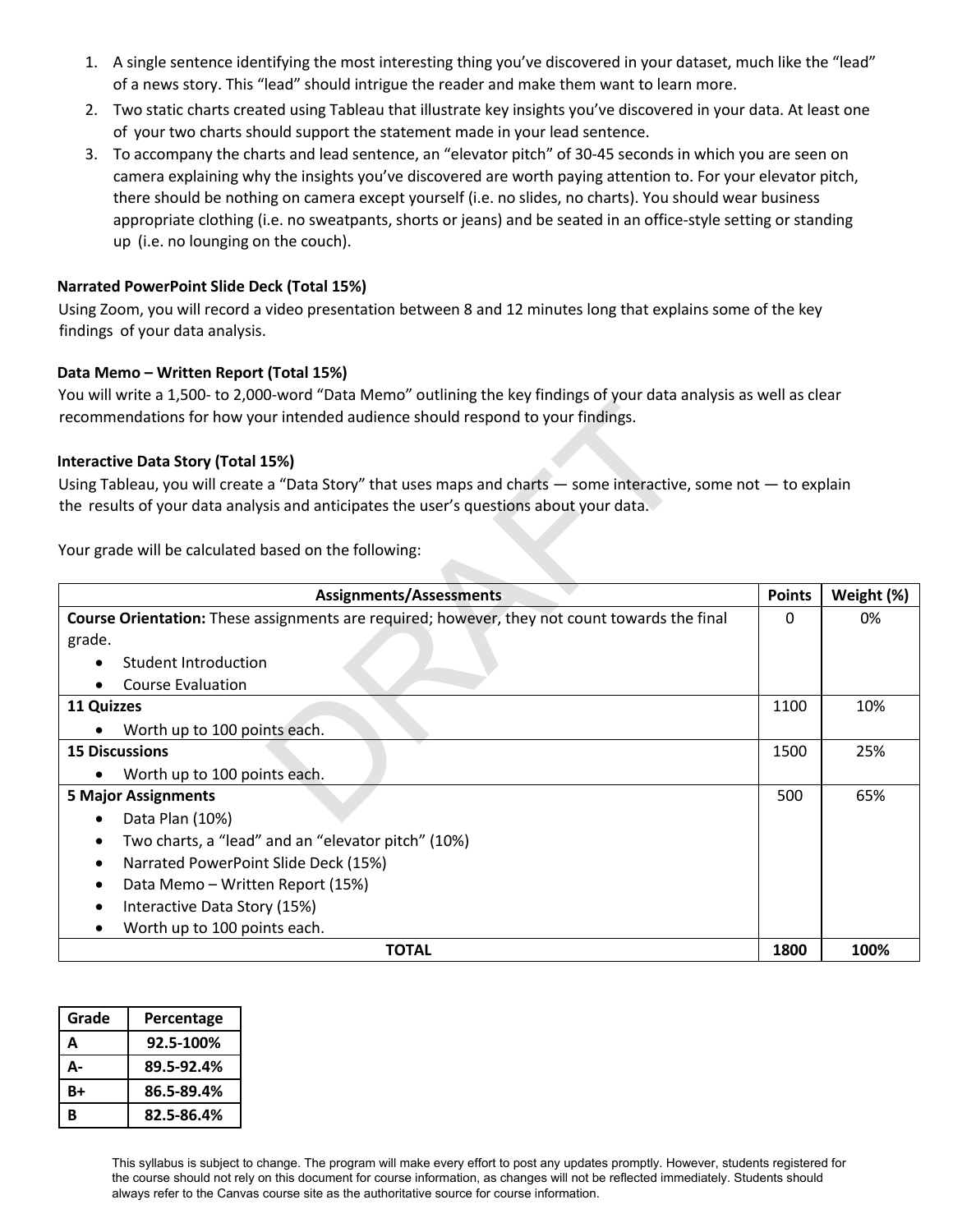| В-    | 79.5-82.4%  |
|-------|-------------|
| $C+$  | 76.5-79.4%  |
| C     | 72.5-76.4%  |
| $C -$ | 69.5-72.4%  |
| D+    | 66.5-69.4%  |
| D     | 62.5-66.4%  |
| D-    | 59.5-62.4%  |
| E     | $0 - 59.4%$ |

The only passing grades for graduate students are A, A-, B+, B, B-, C+, C, and S. Grades of B-, C+ or C count toward a graduate degree if an equal number of credits in courses numbered 5000 or higher have been earned with grades of B+, A- and A, respectively. Grade points are not given for S and U grades; S and U grades are not used to calculate grade point averages. All letter-graded courses eligible to count toward the graduate degree, except 1000- and 2000-level courses, are used to calculate the cumulative grade-point average. Letter grades of C-, D+, D, D- or E are not considered passing at the graduate level, although the grade points associated with these letter grades are included in grade point average calculations. See the UF grading policy for more information.

# **LATE ASSIGNMENT POLICY**

**IF grading policy for more information.**<br> **LATE ASSIGNMENT POLICY**<br> **CECTED CONTRIGHT COLOR**<br> **CECTED CONTRIGHT COLOR**<br> **CECTED CONTRIGHT CONTRIGHT CONTRIGHT CONTRIGHT CONTRIGHT CONTRIGHT CONTRIGHT CONTRIGHT CONTRIGHT CON** Late assignments will not be accepted unless it is a University excused absence as stated in the attendance policies. *No*  late work will be accepted for final projects or work due in the final week of class due to the university grading *deadlines.* If potential issue arise concerning submitting final work, students should contact their instructors before deadlines to discuss the possibility of an Incomplete Grade Contract.

- 1. Late Assignment Grade Reductions
	- a. 0-24 Hours Late: 10% reduction in grade.
	- b. Over 24 Hours (24 hours and 1 minute) to 7 Calendar Days Late: 20% reduction in grade.
	- c. After the 7th Calendar Day: Work will not be accepted.
- 2. Late Discussions will not be accepted.

#### **EXPECTATIONS FOR ASSIGNMENTS**

#### • **Missed Live Lectures**

In courses where there are live weekly or bi-weekly lectures, a recording of the lecture will be provided if you cannot attend. You will be responsible to "make-up" the missed lecture by viewing the recorded lecture and completing a required assignment.

#### • **Missed Live Virtual Meetings**

In courses where there are live virtual meetings (mandatory or optional), a recording of the meeting will be provided if you cannot attend. You will be responsible to view the recorded meetings. In missed mandatory meetings, the instructor may require that you complete an assignment.

#### • **Course Evaluation**

Students are expected to provide professional and respectful feedback on the quality of instruction in this course by completing course evaluations online via GatorEvals. Guidance on how to give feedback in a professional and respectful manner is available at https://gatorevals.aa.ufl.edu/students/. Students will be notified when the evaluation period opens, and can complete evaluations through the email they receive from GatorEvals, in their Canvas course menu under GatorEvals, or via https://ufl.bluera.com/ufl/. Summaries of course evaluation results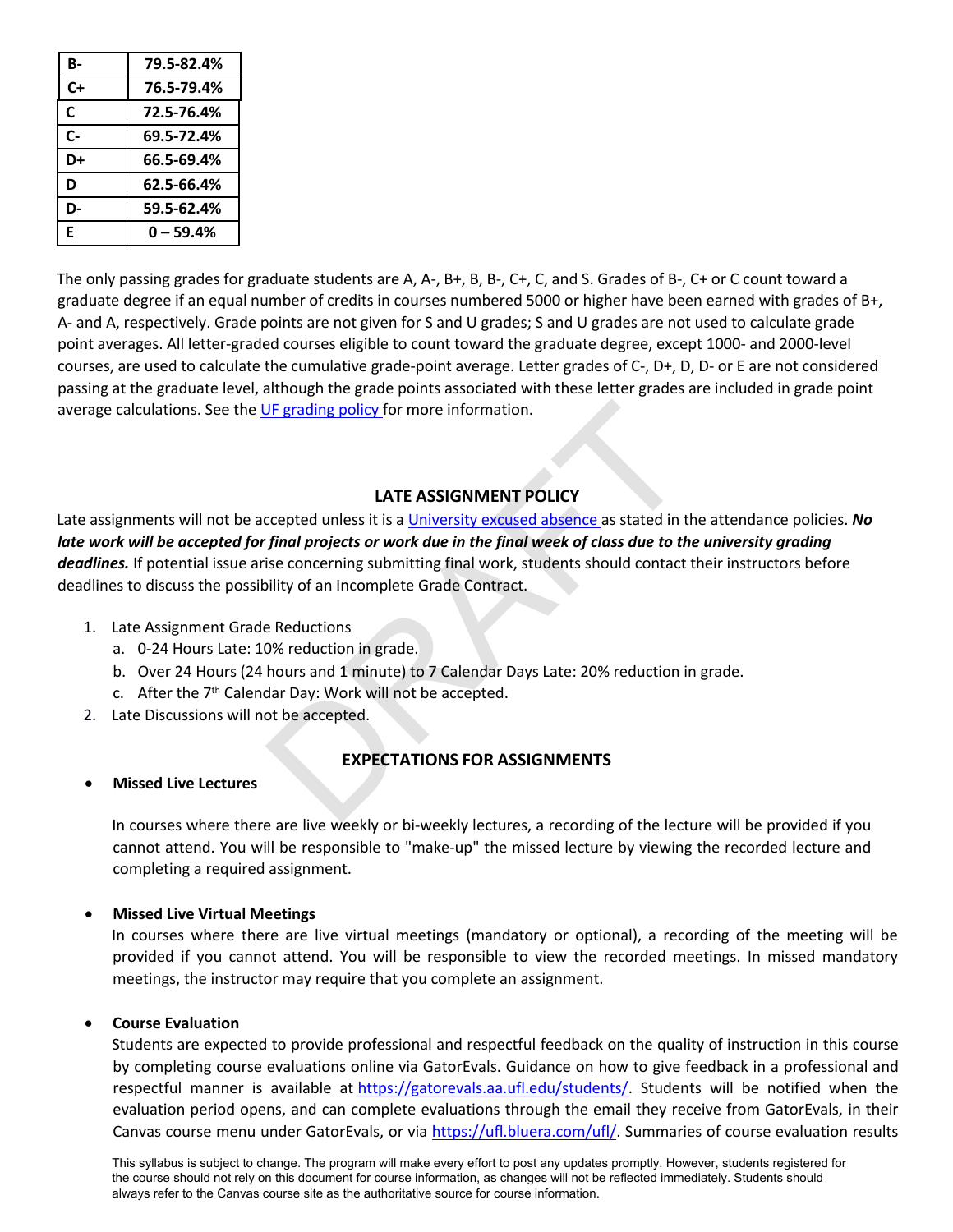are available to students at https://gatorevals.aa.ufl.edu/public-results/.

RAFT

This syllabus is subject to change. The program will make every effort to post any updates promptly. However, students registered for the course should not rely on this document for course information, as changes will not be reflected immediately. Students should always refer to the Canvas course site as the authoritative source for course information.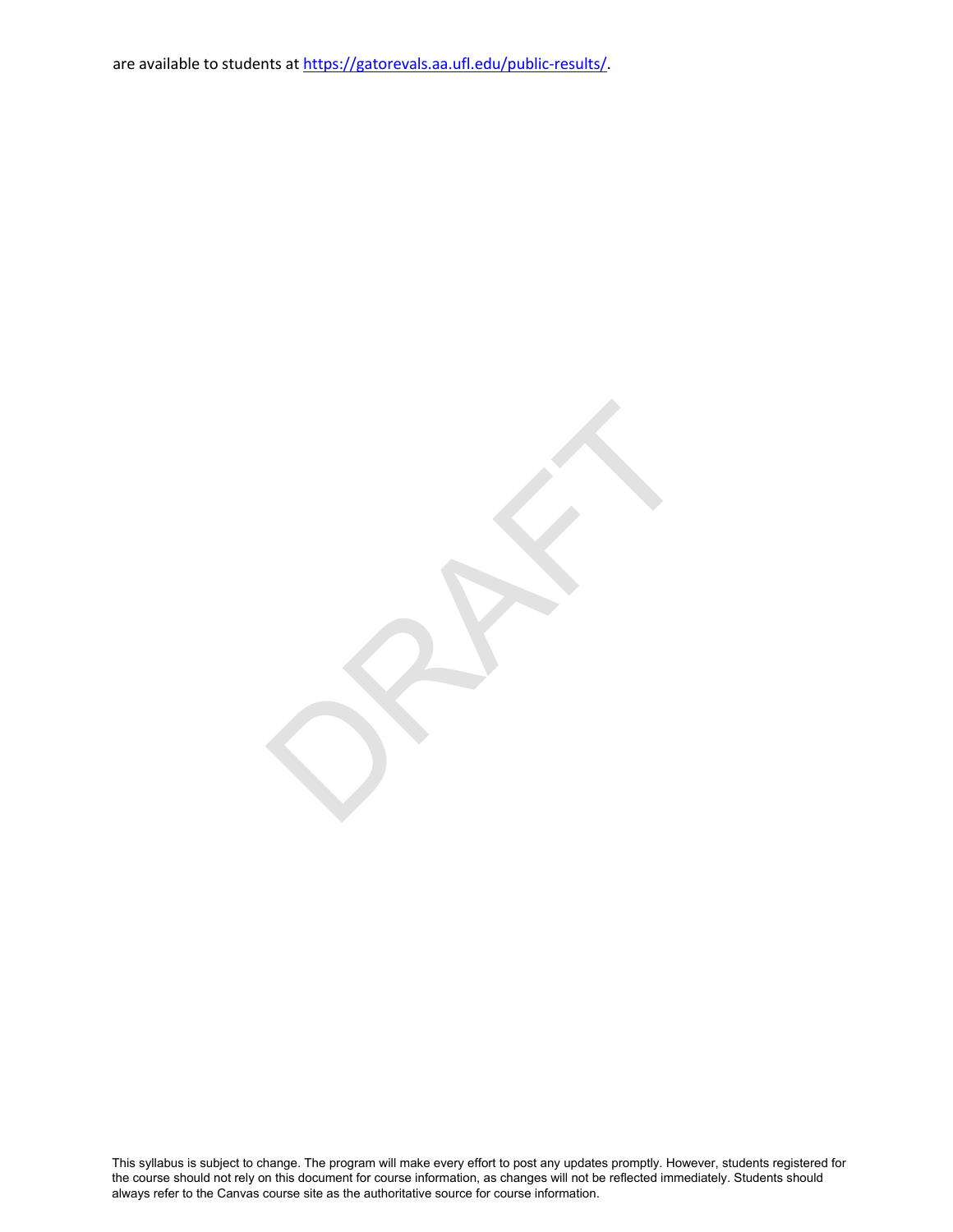# **Accessibility Policy**

Students requiring reasonable access to services and resources required by the Americans with Disabilities Act of 1990, Section 504 of the Rehabilitation Act of 1973, and other applicable federal and state regulations, please access UF Accessibility for all options available to you. Once registered, students will receive an accommodation letter which must be presented to the instructor when requesting accommodations. Please register early!

### **Contact Information**

- For ADA questions: Dr. Russ Froman, [rfroman@ufl.edu](mailto:rfroman@ufl.edu), Phone: 352 273-1094
- Disability Resource Center: Gerry Altamirano, galtamirano@ufl.edu, Phone: 352 392-8565
- Electronic Information Technology & Communication Accessibility: Anne Allen, [alallen@ufl.edu](mailto:alallen@ufl.edu), Phone: 352871-2707
- For persons with hearing or speech related accessibility needs: When trying to access an office on campus that does not list a TDD/TTY number, contact the Florida Relay Service at 800-955-8771(TDD) or 711 (V/TDD).

# **Accessibility Resource Center**

University of Florida PO Box 114085 Gainesville, FL 32611-4085 Phone: 352-392-8565 Email: [accessuf@dso.ufl.edu](mailto:accessuf@dso.ufl.edu)

#### **Address**

Environmental Health and Safety Administrative Offices 916 Newell Dr Gainesville, FL 32603

For more information, see UF's Electronic Information Technology Accessibility (EITA) Policy.

# **EXPECTATIONS FOR STUDENTS**

Expected information Technology Accessibility (EITA) Policy<br>SELECTION TECHNOLOGY Accessibility (EITA) Policy<br>Communication Policy<br>EXPECTATIONS FOR STUDENTS<br>DRAFTS DRAFTS Analogy and announcements posted in the courseror **Announcements** You are responsible for reading all announcements posted in the courseroom each time you log in.

#### **Email**

You are responsible for reading all your course email and responding in a timely manner (within 24 hours).

# **Video Conferencing**

You are responsible for attending course video conferencing meetings. If you cannot attend the video conferencing meeting, please advise the instructor and/or your team at least 24 hours in advance (exceptions can be made for legitimate emergencies). You are expected to demonstrate netiquette and etiquette communication expectations.

#### **Course-Related Questions**

Post course-related questions to the "General Questions" discussion board. This allows other participants with the same question to benefit from the responses. Also, make sure you review this forum prior to posting a question. Someone may have already asked and answered the question in previous posts.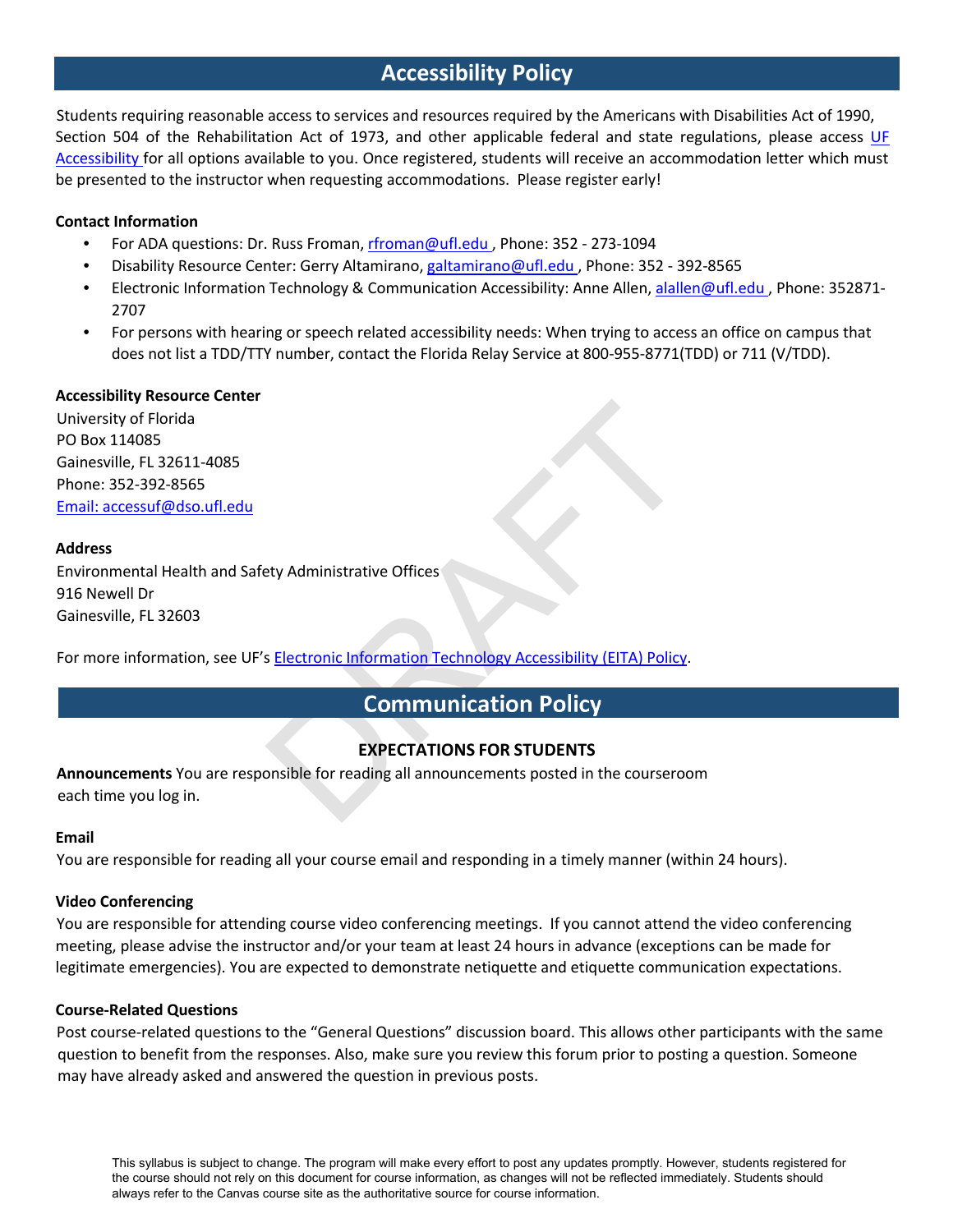# **INSTRUCTOR'S PLAN FOR CLASSROOM RESPONSE TIME AND FEEDBACK**

#### **Email Policy**

Except for weekends, holidays, and University breaks, the instructor will typically respond to emails within 48 hours. You should ask course-related questions in the "General Questions" discussion board. If you have questions of a personal nature, please message the instructor through Canvas (the instructor will get these messages quicker than if you email him at his UF email address).

#### **Assignment Feedback Policy**

The instructor will provide feedback on submitted assignments within one week of the submission date. Some assignments may require a longer review period, which the instructor will communicate to you.

#### **Course-Related Questions Policy**

Except weekends and holidays, the instructor will generally answer questions within 48 hours.

Questions discussion forum — that way your fellow students conture, please email me. Sending me a message through the "hold of me than emailing me on my UF email address, as I che usually respond to messages within 24 hour **Course Communication:** If your question is of a general nature that you think fellow students may also have, please ask your question in the General Questions discussion forum — that way your fellow students can benefit from the answer. If your question is of a personal nature, please email me. Sending me a message through the "Inbox" feature in Canvas is usually a quicker way to get a hold of me than emailing me on my UF email address, as I check Canvas more regularly. Also, please note that while I usually respond to messages within 24 hours, I do not typically check messages on the weekends. If you have a question about an upcoming assignment, please get it in before Friday afternoon.

#### **Video Conferencing**

The instructor will provide any information on required video conferencing within the courseroom.

#### **Electronic Communication Policy**

In addition to the University's policy, please consider the following:

- Privacy, confidentiality, and security in all electronic communications. See Information Security.
- All electronic communication resources must be used for the course and in alignment with to the CJC Online and University mission. See the Acceptable Use Policy.
- Prohibited use of false identity, false identity pseudonyms, or anonymous (sender's name or electronic identification is hidden).
- Prohibited online access without consent.
- Prohibited disruption of services including introducing computer contaminants (viruses). D Prohibited harassment of any kind.

Please see UF's Information Technology policies for additional information.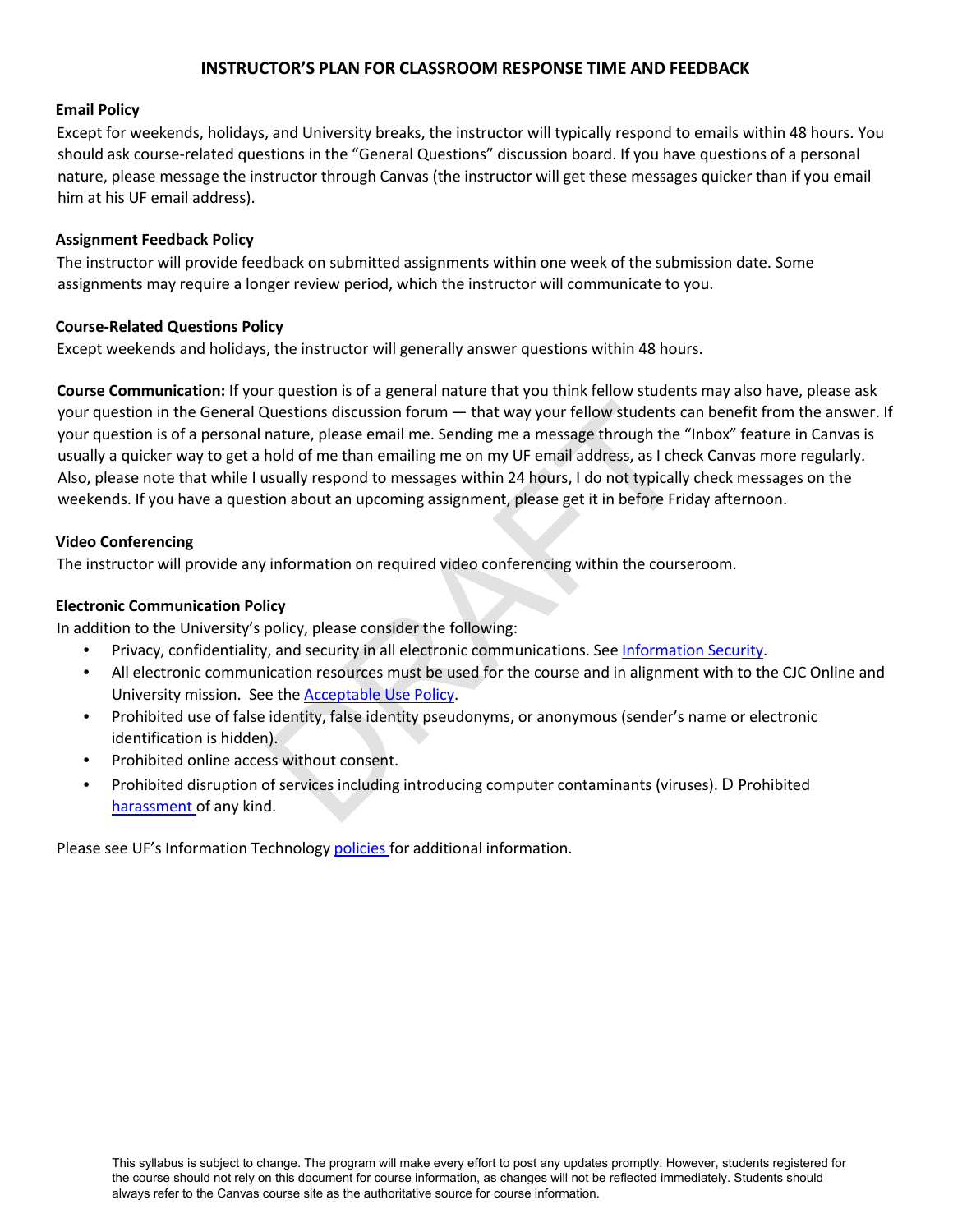# **Select CJC and University Policies and Guidelines**

### **Academic Integrity Policy**

UF students are bound by The Honor Pledge which states, "We, the members of the University of Florida community, pledge to hold ourselves and our peers to the highest standards of honor and integrity by abiding by the Honor Code." The Student Honor Code, Violation of the Student Honor Code, specifies a number of behaviorsthat are in violation of this code and the possible sanctions. Furthermore, you are obligated to report any condition that facilitates academic misconduct to the appropriate personnel. If you have any questions or concerns, please consult with the instructor or TA's in this class.

#### **Netiquette**

Casual style of communication is commonly found in the online environment and students are sometimes tempted to relax their grammar, word choice, syntax (arrangement of words to create well-formed sentences), writing mechanics (capitalization, punctuation, and spelling), and/or professionalism. Keep in mind when communicating with others to be courteous, civil, respectful, and professional. Please remember that you are adult students and professionals—your communication must be appropriate.

#### **Online Attendance Policy**

Since the course is online, you should access your course at least four times per week to ensure you do not miss pertinent postings, messages, or announcements. It is imperative that you meet course deadlines and stay active in discussion boards, group projects, etc. If you are experiencing a major illness, absences due to University duties, or other large-scale issues, contact the instructor immediately.

In spenning), and/or protessionalism. Keep in mind when comm<br>d professional. Please remember that you are adult students a<br>ppriate.<br>should access your course at least four times per week to ens<br>necements. It is imperative Students are responsible for meeting all academic objectives as defined by the instructor. In general, acceptable reasons for absences include illness, serious family emergencies, special curricular requirements, military obligation, severe weather conditions, religious holidays, and participation in official University activities. Absences from class for courtimposed legal obligations (e.g., jury duty or subpoena) must be excused. Excused absences must be consistent with university policies in the Graduate Catalog and require appropriate documentation. For additional information, see the attendance policies.

#### **Plagiarism**

Plagiarism is unacceptable; especially, in the academic communities. All academic work must be an original work of your own thought, research, or self-expression. Plagiarism includes, but is not limited to, prohibited collaboration, consultation, submission of academic work that has been purchased or obtained (see the UF Policy: Student Conduct Violation). Remember that plagiarism is not acceptable in any of your work including all discussion board posts, journal entries, wikis, and other written and oral presentation assignments. Always cite your sources!

#### **Software Use**

All faculty, staff, and students of the University are required and expected to obey the laws and legal agreements governing software use. Failure to do so can lead to monetary damages and/or criminal penalties for the individual violator. Because such violations are also against University policies and rules, disciplinary action will be taken as appropriate. We, the members of the University of Florida community, pledge to uphold ourselves and our peers to the highest standards of honesty and integrity.

#### **Notification to Students of FERPA Rights**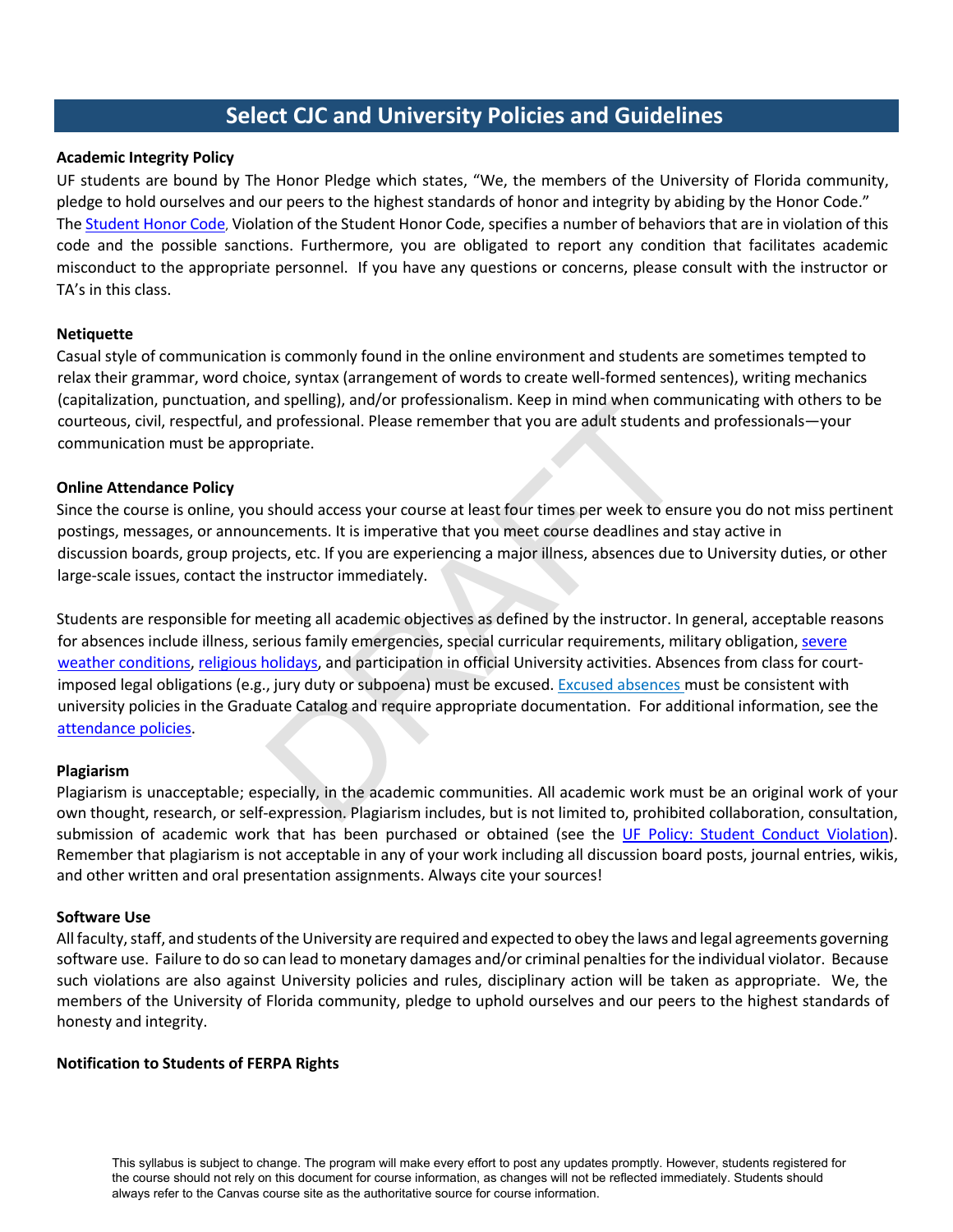There are federal laws (FERPA) protecting your privacy with regards to grades earned in courses and on individual assignments.

# **Student Guidelines for Courseroom Challenges**

Student with questions regarding course content such as assignments, assessments, instructional materials, lectures, meetings, course objectives, course module objectives, or other areas of the course, please adhere to the following guidelines:

- 1. You should first *approach the faculty member who is teaching the course* to ask for clarifications regarding the course assignments, assessments, materials, lectures, meetings, etc.
	- i) In the Course Orientation Module, you will find the Frequently Asked Questions (FAQ) page which has been placed there for the purpose of addressing course questions, issues, and challenges.
	- ii) In the Course Orientation Module Welcome page, under Meet your Instructor, you find the faculty members email and directions for requesting an appointment where you can address any concerns and/or questions.
- 2. If after meeting with *the faculty member teaching the course* you are still not clear on the course assignments, assessments, materials, lectures, meetings, etc., then the next step would be to contact online advising (onlineadvising@jou.ufl.edu) for additional guidance.

# **Video Conferencing Etiquette**

Video conferencing is an excellent tool to interface with your peers and instructor(s) and there are also netiquette expectations to ensure that all participants are respected and treated with civility. Please make sure that you follow all of the netiquette and etiquette expectations including the following:

- 1. Be punctual and courteous.
- 2. Position your camera at eye level with good lighting.
- 3. Show respect and professionalism by dressing business casual or business professional.
- 4. No smoking or drinking alcoholic drinks.
- 5. Make sure your background is in a proper setting with minimal distractions.
- 6. Mute your microphone when you are not speaking.

# **Writing Style**

Is, lectures, meetings, etc., then the next step would be<br>
<u>fl.edu</u>) for additional guidance.<br>
ellent tool to interface with your peers and instructor(s) a<br>
ellent tool to interface with your peers and instructor(s) a<br>
pa In order to meet the academic rigor and standards of a graduate program, all students are required to use the Publication Manual of the American Psychological Association (APA)  $7<sup>th</sup>$  Edition style in their courses. The APA  $7<sup>th</sup>$  Edition Manual has a plethora of guidelines that includes scholarly writing, publishing principles, elements and format for your papers, writing style and grammar, bias-free language guidelines, mechanics of style, intext citing and references, etc. For additional information on notable changes, see changes between APA  $6<sup>th</sup>$  Edition and APA  $7<sup>th</sup>$  Edition.

# **Academic and Student Resources**

# **Academic Resources**

- One UF Student Portal Course registration, final grades, transcript requests, degree audit.
- GatorEvals Online faculty evaluations and results.
- UF Bookstore: Phone: 352-392-0194, Email: [ufbookstore@bsd.ufl.edu](mailto:ufbookstore@bsd.ufl.edu)
- Library Support: Various ways to receive assistance with respect to using the libraries or finding resources. UF Library Services for Distance Students